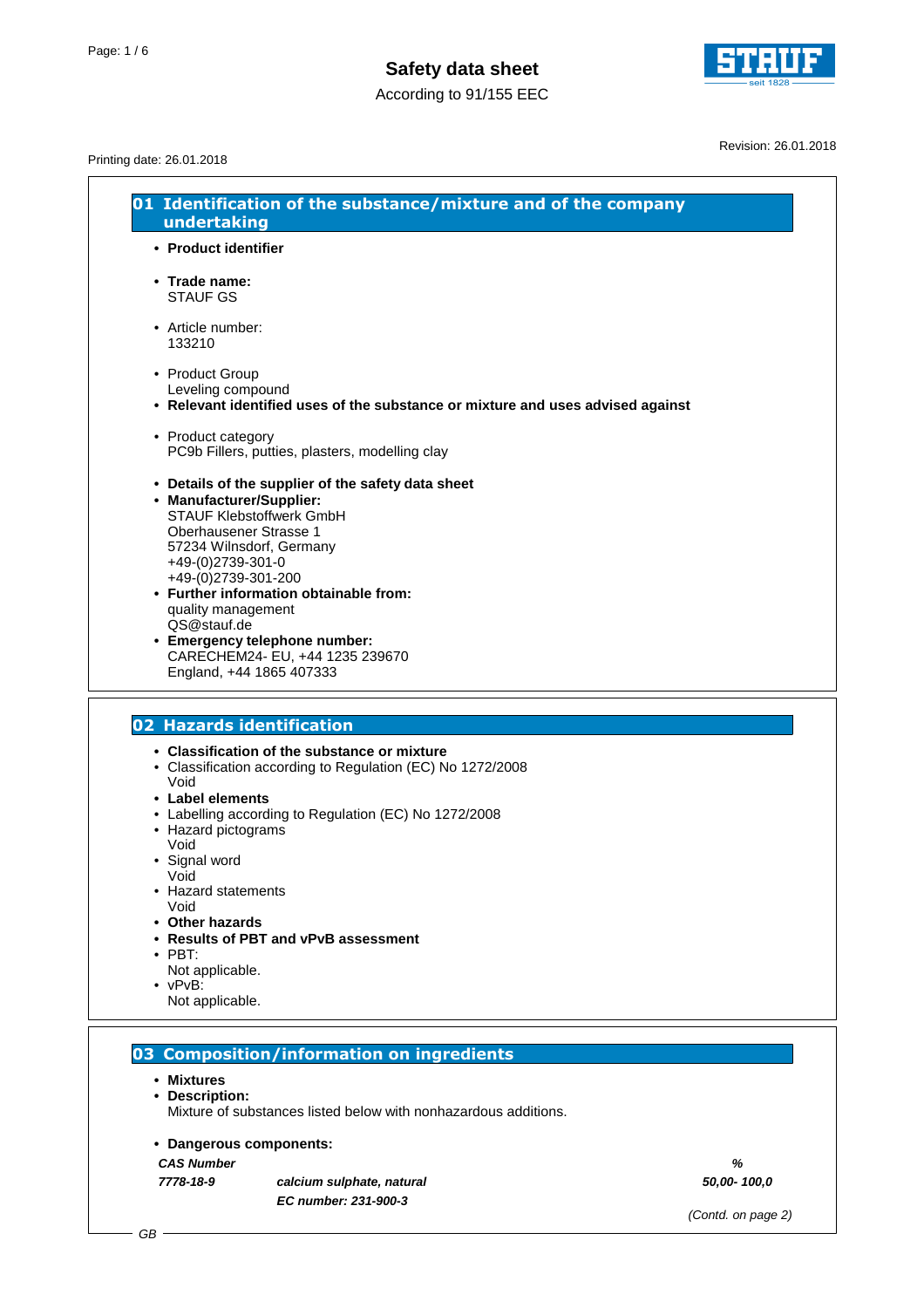

According to 91/155 EEC

Revision: 26.01.2018

(Contd. of page 1)

Printing date: 26.01.2018

**PRODUCT : STAUF GS**

**substance with a Community workplace exposure limit.**

### **04 First aid measures**

- **Description of first aid measures**
- **After inhalation:**
- Supply fresh air; consult doctor in case of complaints.
- **After skin contact:** Wash with water and soap.
- **After eye contact:** Rinse opened eye for several minutes under running water. **• After swallowing:**
	- Rinse out mouth with water. Do not induce vomiting; call for medical help immediately.
- **Information for doctor:**
- **Most important symptoms and effects, both acute and delayed** No further relevant information available.
- **Indication of any immediate medical attention and special treatment needed** Symptomatic treatment (decontamination, vital functions)

### **05 Firefighting measures**

- **Suitable extinguishing agents:** Use fire extinguishing methods suitable to surrounding conditions. CO2, powder or water spray. Fight larger fires with water spray or alcohol resistant foam.
- **Special hazards arising from the substance or mixture** No further relevant information available.
- **Advice for firefighters**
- **Protective equipment:**
	- Wear self-contained respiratory protective device.

### **06 Accidental release measures**

- **Personal precautions, protective equipment and emergency procedures** Ensure adequate ventilation Wear protective clothing.
- **Environmental precautions:** Do not allow to enter sewers/ surface or ground water.
- **Methods and material for containment and cleaning up:** Pick up mechanically.
	- Dispose of the material collected according to regulations.
- **Reference to other sections** See Section 7 for information on safe handling. See Section 8 for information on personal protection equipment. See Section 13 for disposal information.

### **07 Handling and storage**

- **Handling:**
- **Precautions for safe handling** Use only in well ventilated areas. Avoid contact with the eyes.
- **Information about fire and explosion protection:** No special measures required.
- **Conditions for safe storage, including any incompatibilities**

(Contd. on page 3)

GB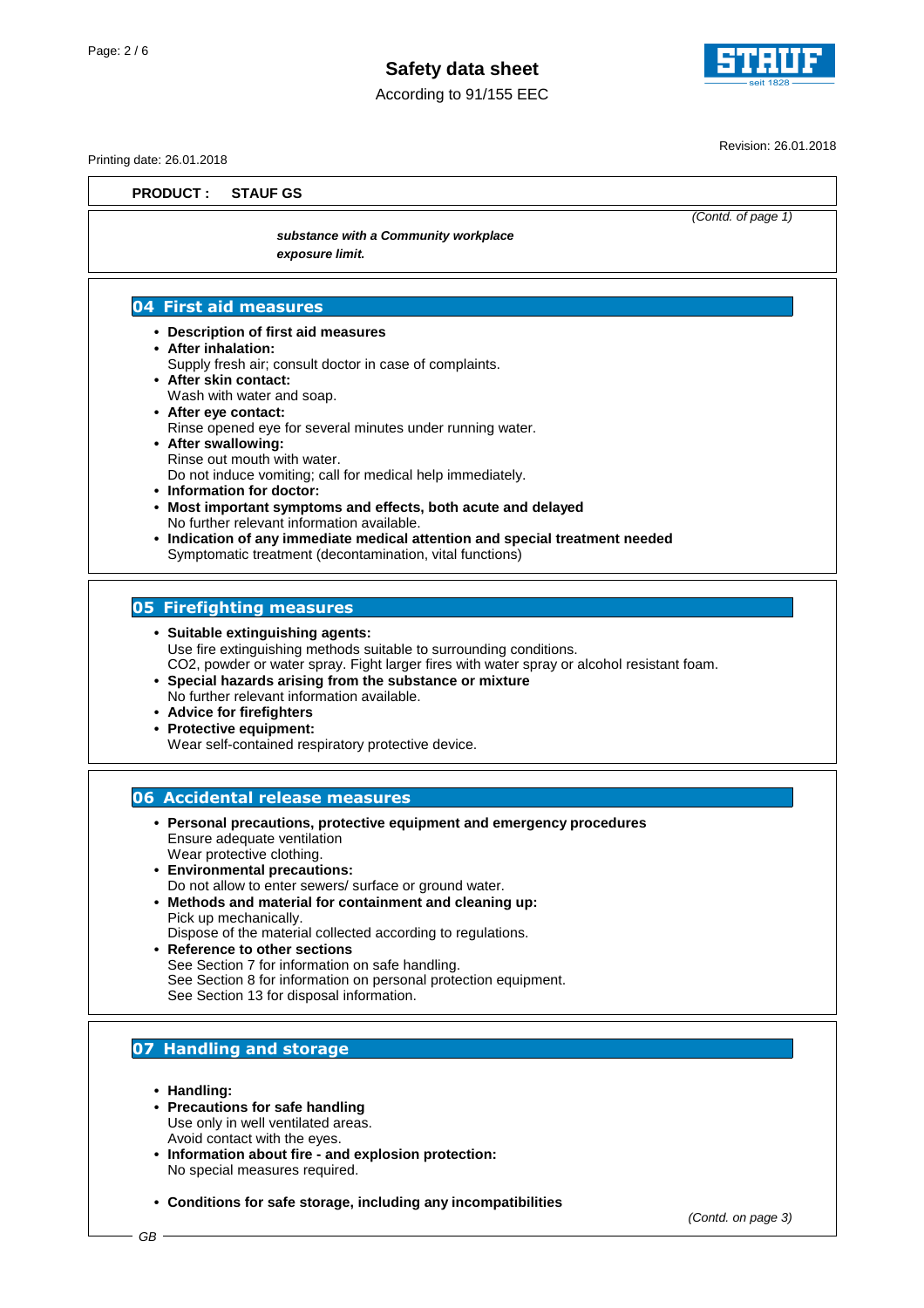According to 91/155 EEC



Revision: 26.01.2018

| Printing date: 26.01.2018                                                                                                           |                                                                                                                                                                                                                                                                                                                                                            |                                                                                                                                                                                                                                                    |                                                                                                                                                                                                   |
|-------------------------------------------------------------------------------------------------------------------------------------|------------------------------------------------------------------------------------------------------------------------------------------------------------------------------------------------------------------------------------------------------------------------------------------------------------------------------------------------------------|----------------------------------------------------------------------------------------------------------------------------------------------------------------------------------------------------------------------------------------------------|---------------------------------------------------------------------------------------------------------------------------------------------------------------------------------------------------|
| <b>PRODUCT:</b>                                                                                                                     | <b>STAUF GS</b>                                                                                                                                                                                                                                                                                                                                            |                                                                                                                                                                                                                                                    |                                                                                                                                                                                                   |
| • Storage:<br>Not required.<br>• Specific end use(s)                                                                                | No special requirements.<br>• Further information about storage conditions:<br>Store receptacle in a well ventilated area.<br>No further relevant information available.                                                                                                                                                                                   | • Requirements to be met by storerooms and receptacles:<br>• Information about storage in one common storage facility:<br>Store in cool, dry conditions in well sealed receptacles.                                                                | (Contd. of page 2)                                                                                                                                                                                |
|                                                                                                                                     |                                                                                                                                                                                                                                                                                                                                                            | 08 Exposure controls/personal protection                                                                                                                                                                                                           |                                                                                                                                                                                                   |
|                                                                                                                                     |                                                                                                                                                                                                                                                                                                                                                            | • Ingredients with limit values that require monitoring at the workplace                                                                                                                                                                           |                                                                                                                                                                                                   |
| 7778-18-9                                                                                                                           | calcium sulphate, natural                                                                                                                                                                                                                                                                                                                                  |                                                                                                                                                                                                                                                    |                                                                                                                                                                                                   |
| <b>OEL</b>                                                                                                                          |                                                                                                                                                                                                                                                                                                                                                            |                                                                                                                                                                                                                                                    |                                                                                                                                                                                                   |
| • Additional information:                                                                                                           | Long-term value<br>The lists valid during the making were used as basis.                                                                                                                                                                                                                                                                                   | 5,0000                                                                                                                                                                                                                                             | mg/m3                                                                                                                                                                                             |
| • Exposure controls<br>• Material of gloves<br>Butyl rubber, BR<br>Nitrile rubber, NBR<br>Natural rubber, NR<br>has to be observed. | • Personal protective equipment:<br>• General protective and hygienic measures:<br>Avoid contact with the eyes, skin and clothes.<br>Keep away from foodstuffs, beverages and feed.<br>• Protection of hands: Protective gloves<br>• Penetration time of glove material<br>• Eye protection: Safety glasses<br>• Body protection: Protective work clothing | The usual precautionary measures are to be adhered to when handling chemicals.<br>Wash hands before breaks and at the end of work, use skin care products.<br>protective device in case of insufficient ventilation. Filter P1 Filter P2 Filter P3 | • Respiratory protection: Not necessary if room is well-ventilated. Use suitable respiratory<br>The exact break through time has to be found out by the manufacturer of the protective gloves and |
|                                                                                                                                     |                                                                                                                                                                                                                                                                                                                                                            |                                                                                                                                                                                                                                                    |                                                                                                                                                                                                   |
|                                                                                                                                     | 09 Physical and chemical properties                                                                                                                                                                                                                                                                                                                        |                                                                                                                                                                                                                                                    |                                                                                                                                                                                                   |
|                                                                                                                                     | Information on basic physical and chemical properties                                                                                                                                                                                                                                                                                                      |                                                                                                                                                                                                                                                    |                                                                                                                                                                                                   |
| <b>General Information</b>                                                                                                          |                                                                                                                                                                                                                                                                                                                                                            |                                                                                                                                                                                                                                                    |                                                                                                                                                                                                   |
| Appearance:                                                                                                                         |                                                                                                                                                                                                                                                                                                                                                            |                                                                                                                                                                                                                                                    |                                                                                                                                                                                                   |
| Form:                                                                                                                               |                                                                                                                                                                                                                                                                                                                                                            | Powder                                                                                                                                                                                                                                             |                                                                                                                                                                                                   |
| Colour:<br>Odour:                                                                                                                   |                                                                                                                                                                                                                                                                                                                                                            | White                                                                                                                                                                                                                                              |                                                                                                                                                                                                   |
|                                                                                                                                     |                                                                                                                                                                                                                                                                                                                                                            | Odourless                                                                                                                                                                                                                                          |                                                                                                                                                                                                   |

**Odour threshold:** Not determined. **pH-value:** 10 - 11 **Change in condition Boiling point/Boiling range:** Undetermined. **Flash point:** Not applicable. **Flammability (solid, gaseous):** Not applicable. **Ignition temperature: Decomposition temperature:** Not determined. **Self-igniting:** Not determined. (Contd. on page 4)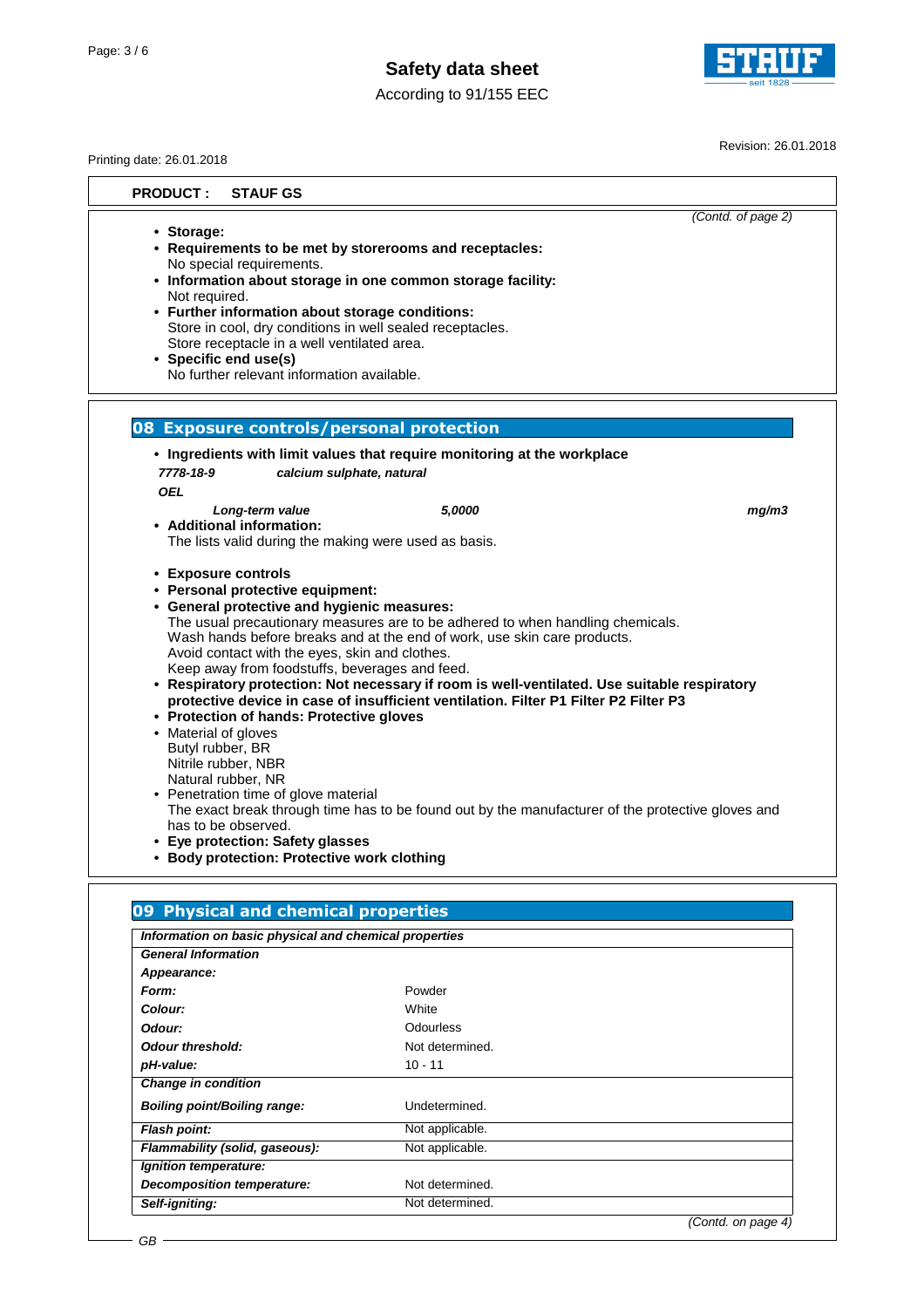

According to 91/155 EEC

Printing date: 26.01.2018

Revision: 26.01.2018

|                                  | (Contd. of page 3)                         |  |
|----------------------------------|--------------------------------------------|--|
| Danger of explosion:             | Not determined.                            |  |
| <b>Explosion limits:</b>         |                                            |  |
| Lower:                           | Not determined.                            |  |
| Upper:                           | Not determined.                            |  |
| Vapour pressure:                 | Not determined.                            |  |
| Density:                         | 1,0000 - 1,1000 g/cm3                      |  |
| Solubility in / Miscibility with |                                            |  |
| water:                           | Not determined.                            |  |
| Viscosity:                       |                                            |  |
| Dynamic:                         | Not determined.                            |  |
| Solvent content:                 |                                            |  |
| <b>VOC content</b>               | 0,00%                                      |  |
| Solids content:                  | 100,00 %                                   |  |
| <b>Other information</b>         | No further relevant information available. |  |

#### **10 Stability and reactivity**

- **Reactivity**
- **Chemical stability**
- **Thermal decomposition / conditions to be avoided:**
- No decomposition if used according to specifications. **• Possibility of hazardous reactions**
- No dangerous reactions known.
- **Conditions to avoid** No further relevant information available.
- **Incompatible materials:**
- No further relevant information available.
- **Hazardous decomposition products:** No dangerous decomposition products known.

### **11 Toxicological information**

- **Information on toxicological effects**
- **Acute toxicity:**
- **LD/LC50 values relevant for classification:**
- **7778-18-9 calcium sulphate, natural**
- Oral, LD50: > 5000 mg/kg (rat)
- **Primary irritant effect:** • on the skin:
- No irritant effect.
- on the eye:
- Direct contact to eyes can be irritating.
- **Sensitization:**
- No sensitising effects known.
- **Additional toxicological information:** The product is not subject to classification according to the calculation method of the General EU Classification Guidelines for Preparations as issued in the latest version.

### **12 Ecological information**

- **Toxicity**
- Aquatic toxicity:
- No further relevant information available. **• Persistence and degradability**
- No further relevant information available.
- **Behaviour in environmental systems:**
- **Bioaccumulative potential**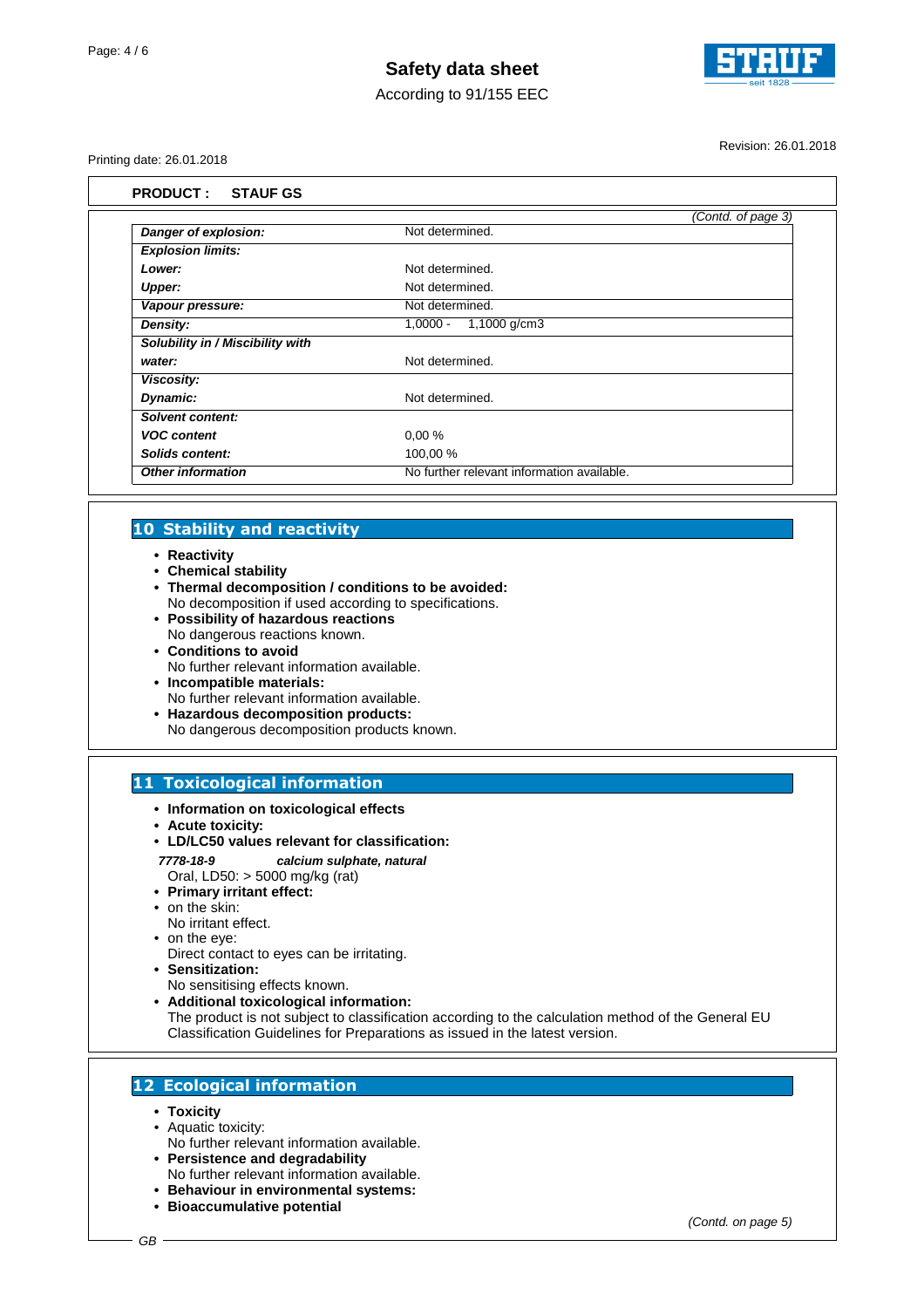



Revision: 26.01.2018

Printing date: 26.01.2018

**PRODUCT : STAUF GS**

(Contd. of page 4)

No further relevant information available.

- Mobility in soil
- No further relevant information available. **• Additional ecological information:**
- **General notes:**

Do not allow undiluted product or large quantities of it to reach ground water, water course or sewage system.

- **Results of PBT and vPvB assessment**
- **PBT:**
- Not applicable.
- **vPvB:**
- Not applicable.
- **Other adverse effects** No further relevant information available.

## **13 Disposal considerations**

**• Waste treatment methods**

**• Recommendation**

Must not be disposed together with household garbage. Do not allow product to reach sewage system.

**• Uncleaned packaging:**

**• Recommendation:**

Disposal must be made according to official regulations.

**Recommendation**

Completely emptied packaging can be recycled.

| • UN-Number<br><b>ADR</b>                   | Void                                                                      |  |
|---------------------------------------------|---------------------------------------------------------------------------|--|
| <b>IMDG</b>                                 | Void                                                                      |  |
| <b>IATA</b>                                 | Void                                                                      |  |
| • UN proper shipping name                   |                                                                           |  |
| <b>ADR</b>                                  | Void                                                                      |  |
| <b>IMDG</b>                                 | Void                                                                      |  |
| <b>IATA</b>                                 | Void                                                                      |  |
| • Transport hazard class(es)<br><b>ADR</b>  |                                                                           |  |
| <b>Class</b>                                | Void                                                                      |  |
| <b>IMDG</b>                                 |                                                                           |  |
| <b>Class</b>                                | Void                                                                      |  |
| <b>IATA</b>                                 |                                                                           |  |
| <b>Class</b>                                | Void                                                                      |  |
| • Packing group                             |                                                                           |  |
| <b>ADR</b>                                  | Void                                                                      |  |
| <b>IMDG</b>                                 | Void                                                                      |  |
| <b>IATA</b>                                 | Void                                                                      |  |
| • Environmental hazards:<br>Not applicable. |                                                                           |  |
| Not applicable.                             | • Transport in bulk according to Annex II of MARPOL73/78 and the IBC Code |  |

(Contd. on page 6)